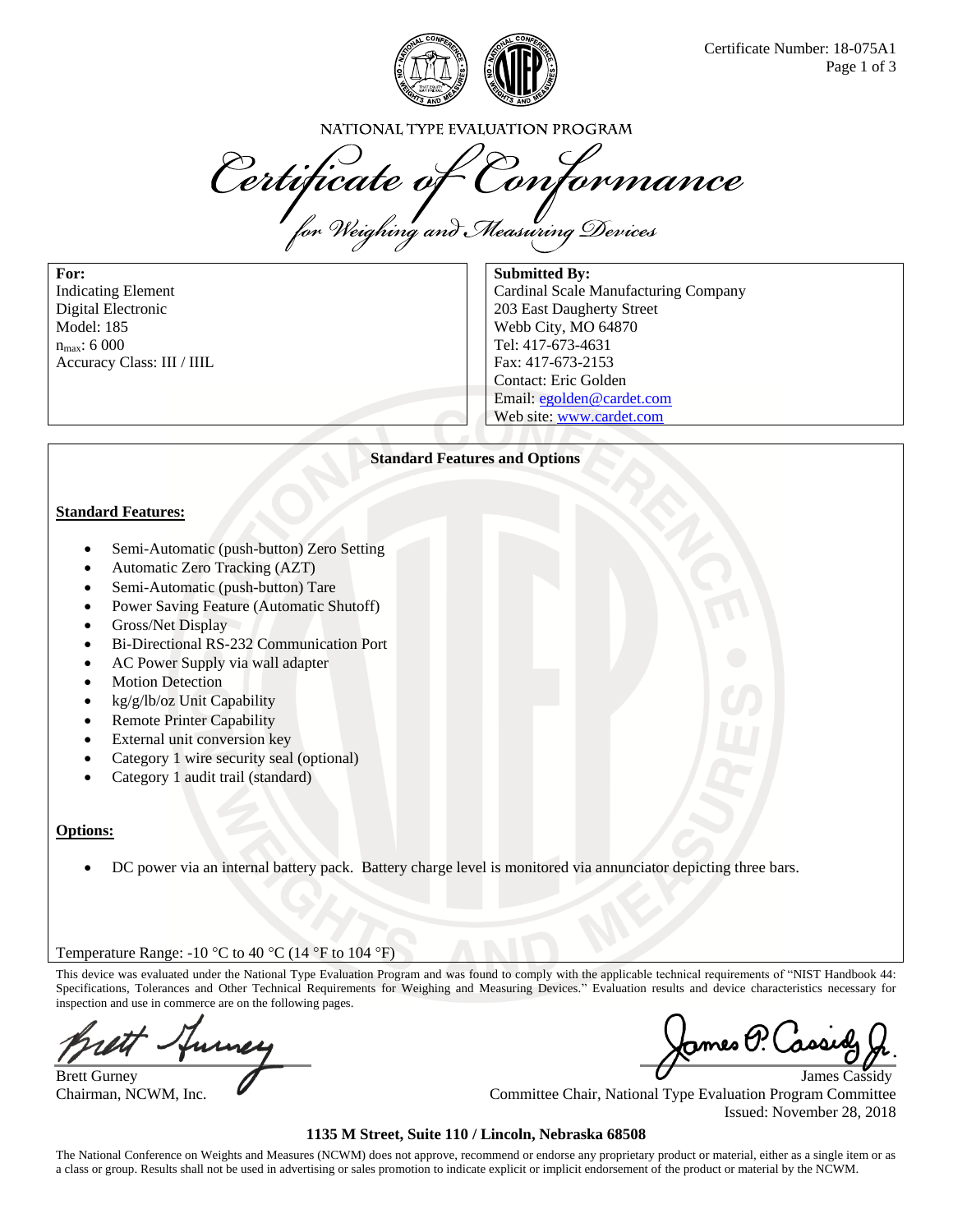

# **Cardinal Scale Manufacturing Company**

Indicating Element / 185

**Application:** General-purpose indicating element when connected to a NTEP certified and compatible weighing/load-receiving element.

**Identification:** The tamper evident self-destructive identification label for the Model 185 is located on the back of the enclosure.

**Sealing:** Category 1 physical seal and category 1 audit trail. **Category 1 physical seal**: The setup/calibration jumper switch is accessed inside the indicator housing by separating the housing enclosure. The enclosure is secured with four screws, two of which have drilled heads, allowing installation of a physical lead-wire security seal. The indicator automatically returns to weighing mode after all setup/calibration steps are complete. **Category 1 Audit trail:** Press **Fn** key, the display will show **Fn**=. Press Net/Gross Key the display will show CAL=. Press **Tare** Key calibration counter will be displayed. Press **Tare** key again and the display will show **CFg**=. Press **Tare** key again and the configuration counter will be displayed. Press **Tare** key again to return to weighing mode.

**Test Conditions:** This certificate supersedes Certificate of Conformance Number 18-075 and is issued to add a category 1 audit trail. A Cardinal Scale Co. Model 185 indicating element was submitted for the evaluation. All portions of the sealing checklist were performed, multiple configuration and calibration changes were made independently and combined to verify compliance of the calibration and configuration counters. Linearity testing at ambient temperature was performed to verify adding the audit trail didn't alter the metrological integrity of the indicating element. Previous test conditions are below.

**Certificate of Conformance 18-075:** The emphasis of the evaluation was on the device design, operation, marking requirements, performance and compliance with influence factors. A Cardinal model 185 indicating element was submitted for evaluation and interfaced with a Cardinal weighing load receiving element to verify compliance with zero, zone of uncertainty and motion detection. The model 185 was interfaced with a load cell simulator and multiple increasing/decreasing tests were performed. The device was tested over a temperature range of -10 ºC to 40 ºC (14 ºF to 104 ºF). Line voltage tests were conducted using 85 VAC, 264 VAC and 7.7 VDC, 9.0 VDC.

**Evaluated By:** J. Gibson (OH) 18-075, 18-075A1

**Type Evaluation Criteria Used:** *NIST Handbook 44 Specifications, Tolerances, and Other Technical Requirements for Weighing and Measuring Devices*, 2018 Edition. *NCWM Publication 14 Weighing Devices*, 2018 Edition.

**Conclusion:** The results of the evaluation and information provided by the manufacturer indicate the device complies with applicable requirements.

**Information Reviewed By:** J. Truex (NCWM) 18-075, 18-075A1